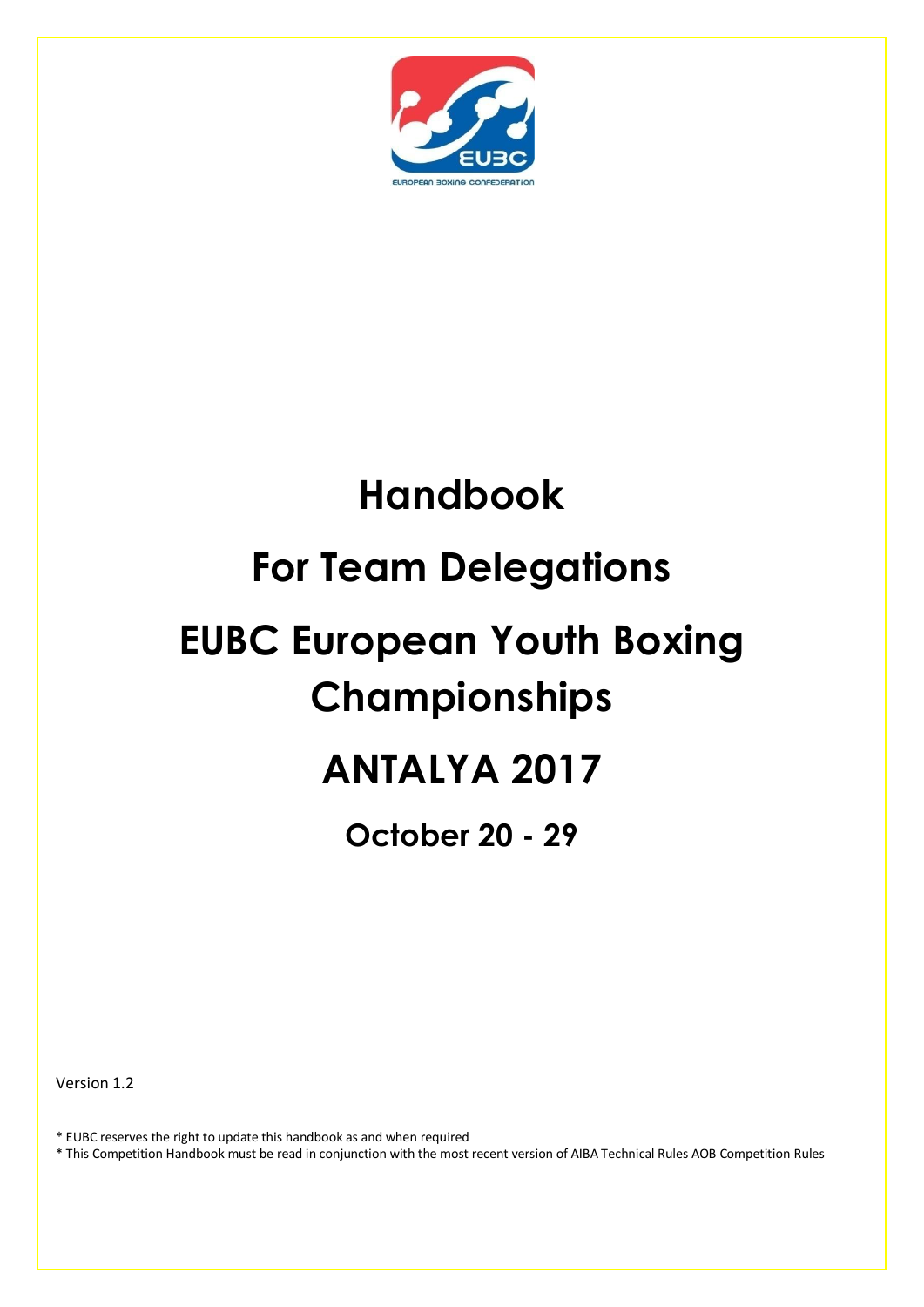Handbook for Team Delegations – EUBC European Youth Boxing Championships – Antalya 2017

| TO:      | AIBA and EUBC National Member Federations              |
|----------|--------------------------------------------------------|
| DATE:    | September 13, 2017                                     |
| SUBJECT: | EUBC European Youth Boxing Championships, Antalya 2017 |

Dear Presidents and Secretaries General,

It is my great pleasure to extend an invitation to all AIBA and EUBC National Member Federations to participate in the upcoming EUBC European Youth Boxing Championships which will be held from October 20 to 29 in Antalya, Turkey!

EUBC is proud to continue to set the stage for important international events to our young athletes in order to develop their international experience and improve their technical formation in and out of the ring.. We firmly believe that the Turkish Boxing Federation along with the Local Organizing Committee will guarantee a great organization of this Continental Championships with the best European boxers.

If you have any questions in regards to the competition, please contact the EUBC Office at eubc.office@gmail.com.

I'm looking forward to meeting you at this upcoming Continental Championships in the wonderful city of Antalya in Turkey.

Sincerely yours,

**Franco Falcinelli EUBC President**

TO: AIBA and EUBC National Member Federations DATE: September 13, 2017 SUBJECT: EUBC European Youth Boxing Championships, Antalya 2017

Dear Presidents, Secretaries Generaland Boxing Friends,

On behalf of the Turkish Boxing Federation, I would like to warmly welcome all of you to the EUBC European Youth Boxing Championships, 20-29 October 2017in thebeautiful city - Mediterranean's pearl- Antalya. We are glad to host this important event and we are working hard to make this tournament a memorable one for all of you!

Turkish Boxing Federation wishes you all success and welcome you in Antalya!

I encourage you to address any questions you may have to the LOC office at [turkishboxing@hotmail.com.](mailto:turkishboxing@hotmail.com)

EyupGozgec **Turkish Boxing Federation President**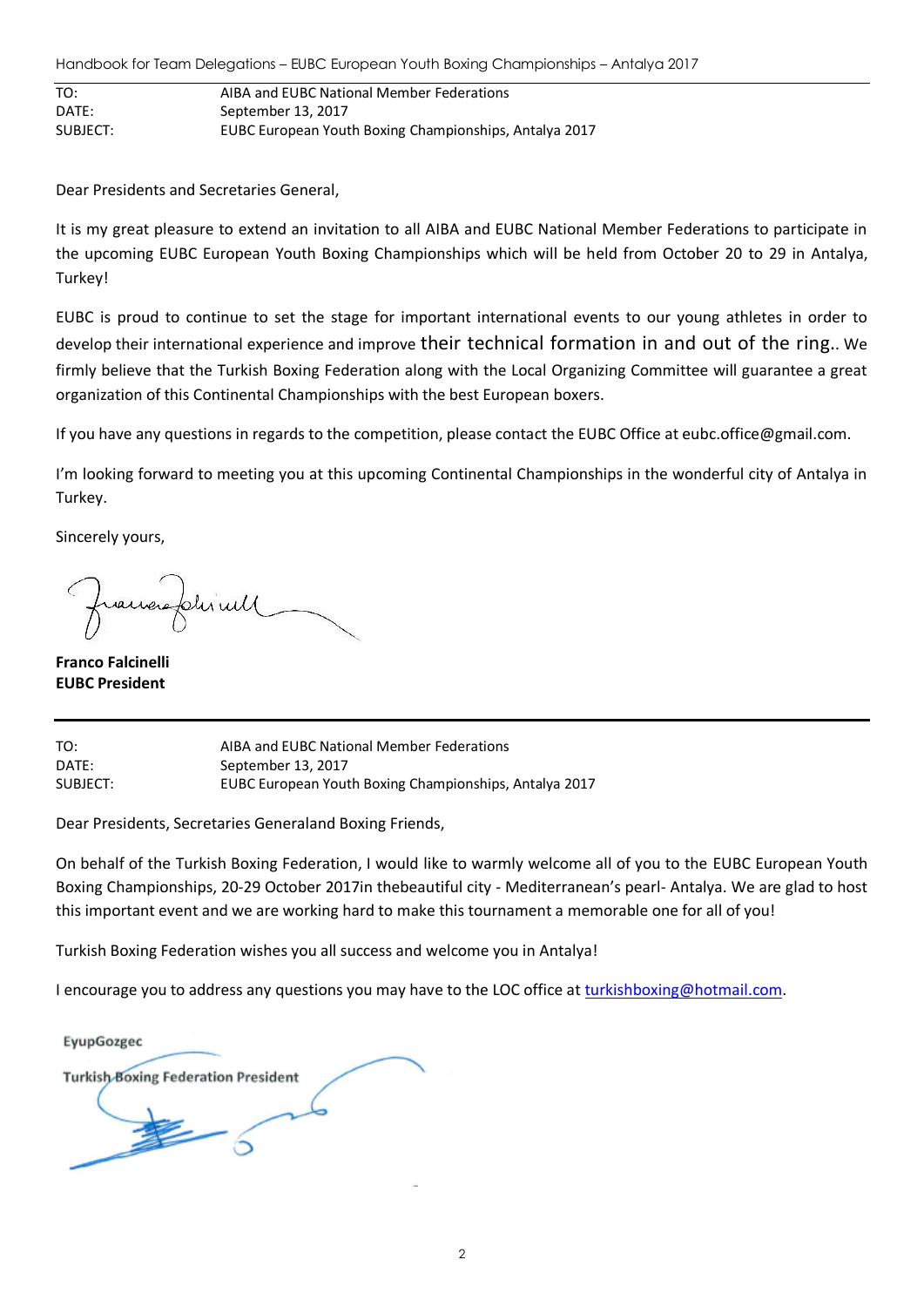#### **TABLE OF CONTENTS**

| 1.  |  |
|-----|--|
| 2.  |  |
| 3.  |  |
| 4.  |  |
| 5.  |  |
| 6.  |  |
| 7.  |  |
| 8.  |  |
| 9.  |  |
| 10. |  |
| 11. |  |
| 12. |  |
| 13. |  |
| 14. |  |
| 15. |  |
| 16. |  |
| 17. |  |
| 18. |  |
| 19. |  |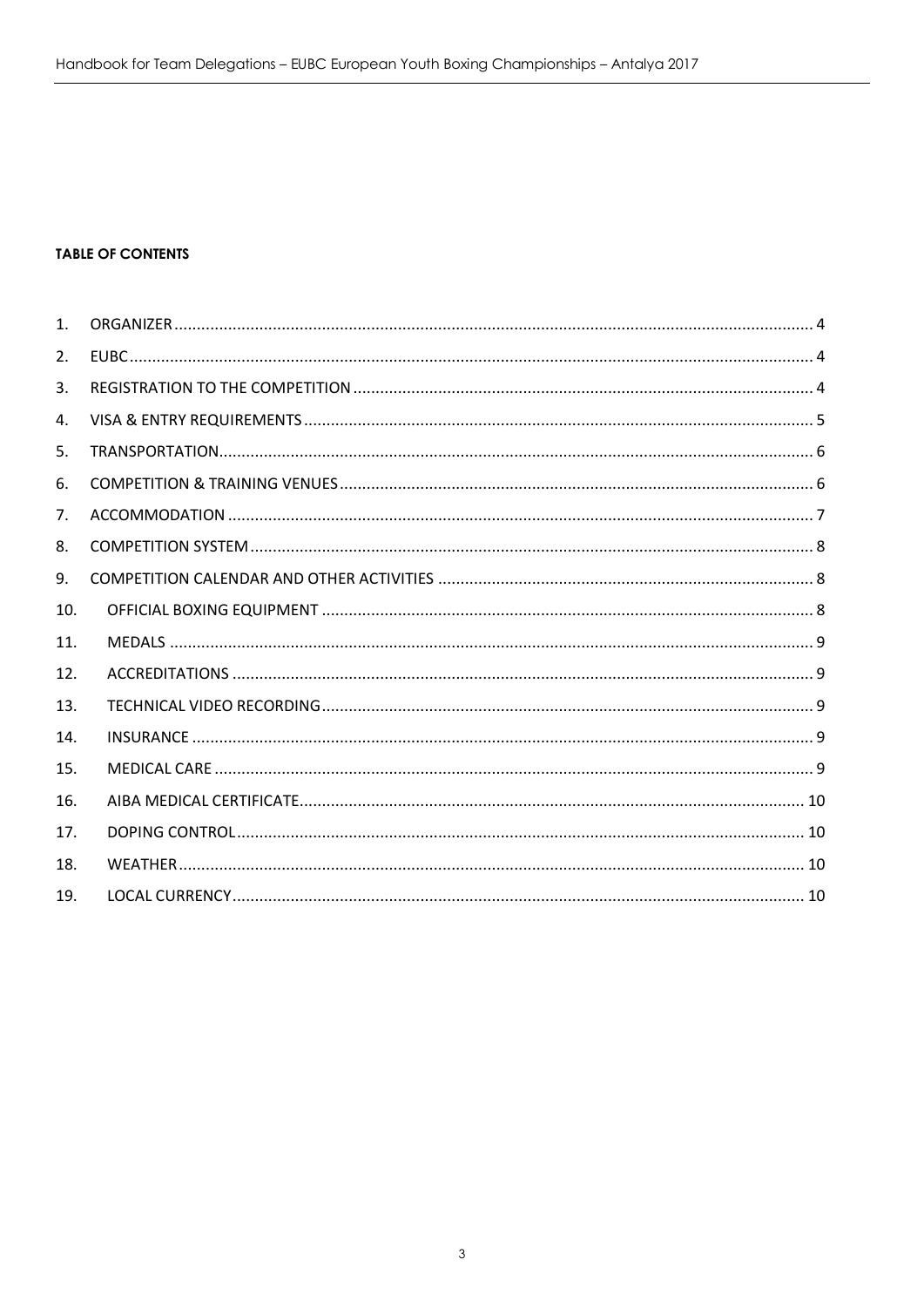## **1. ORGANIZER**

<span id="page-3-0"></span>The Turkish Boxing Federation, affiliated with AIBA and EUBC, has been entrusted with the organization of the 2017 EUBC European Youth Boxing Championships in Antalya, Turkey and has created a Local Organizing Committee of the event.

#### **LOC Email for all Championships-related inquiries:**

<span id="page-3-1"></span>Turkish Boxing Federation **By e-mail: turkishboxing@hotmail.com By phone: +90535 108 4485**

## **2. EUBC**

#### **2.1. Headquarters Contact Details**

**Registrations for Team Delegations: Competition related:**

alexandr.egorov@eubcboxing.org [alexandr.egorov@eubcboxing.org;](mailto:alexandr.egorov@eubcboxing.org) d.gaistruk@gmail.com

#### **Press & Media related:**

sportmoroni@gmail.com

For any additional information about the EUBC European Youth Boxing Championships, please contact the EUBC Executive Director at alexandr.egorov@eubcboxing.org and EUBC Competition Manager at d.gaistruk@gmail.com

#### **2.2. Competition Officials**

The Championship is a 3 Star (as per AOB Competition Rules) event and will be officiated by AIBA Certified International Technical Officials and Referees and Judges. The Supervisor of the 2017 EUBC European Junior Boxing Championships is Ms. Susanne Karrlander.

# <span id="page-3-2"></span>**3. REGISTRATION TO THE COMPETITION**

All registrations for Team Delegations will have to be made through the AIBA database (https://www.aibadatabase.org/nf).

The database is open for registrations from **September 8, 2017.**

Please find a summary table below:

| <b>Registration for</b>                      | Done by                                           | <b>Deadline</b>          |
|----------------------------------------------|---------------------------------------------------|--------------------------|
| <b>Boxers</b>                                | Each National Federation through AIBA<br>database | September 29 (23:59 GMT) |
| <b>Team Officials</b>                        | Each National Federation through AIBA<br>database | September 29 (23:59 GMT) |
| Referees & Judges (AIBA 2-3 Star<br>only)    | Each National Federation through AIBA<br>database | September 22 (23:59 GMT) |
| Arrival/Departure time of Team<br>Delegation | Each National Federation through AIBA<br>database | September 29 (23:59 GMT) |
| Rooming List                                 | Each National Federation through AIBA<br>database | September 29 (23:59 GMT) |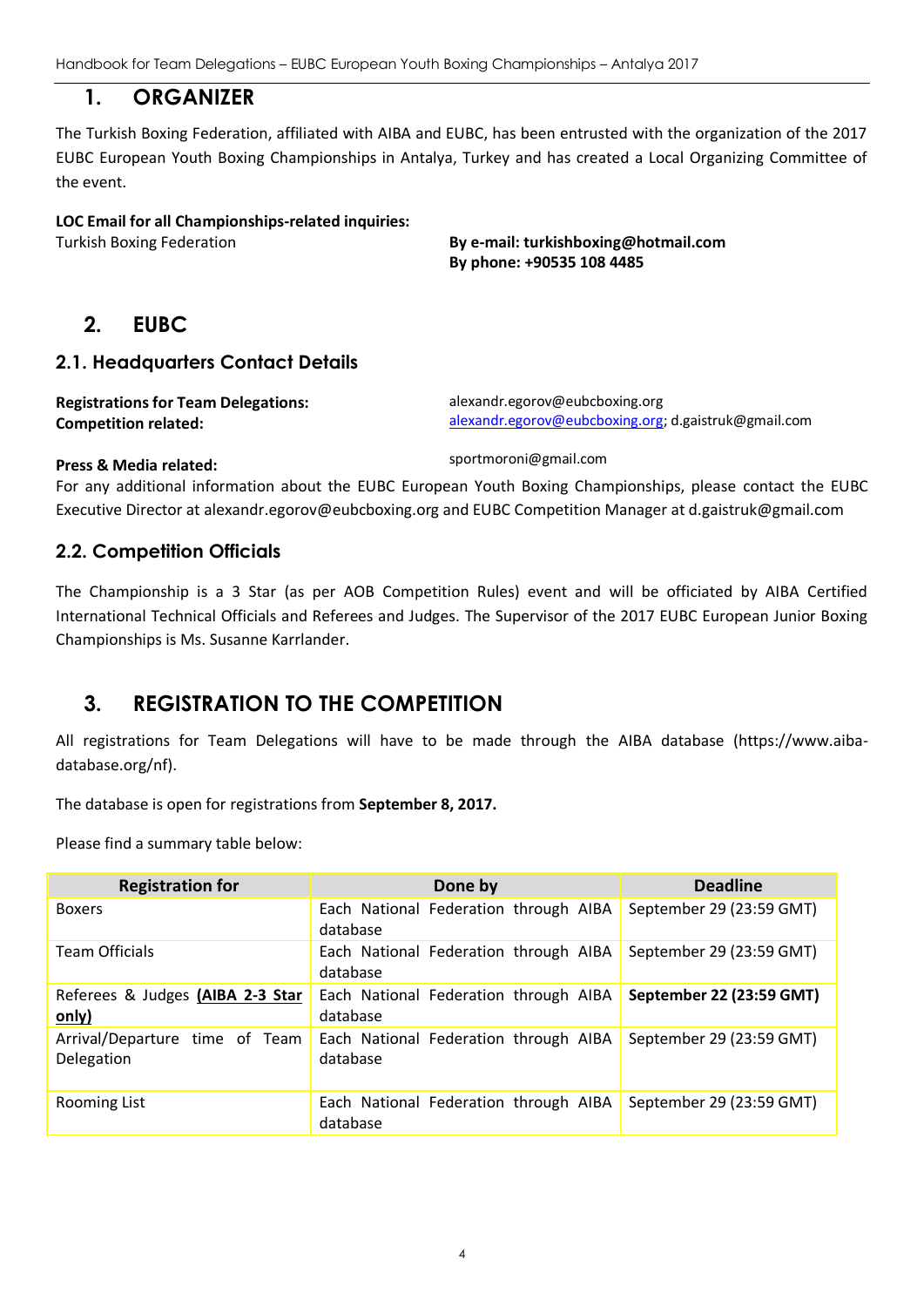## **3.1. Participating Boxers**

Youth boxers between the ages of 17 and 18 (based on the year of birth) will be eligible to compete in the following categories: 46-49 kg, 52 kg, 56 kg, 60 kg, 64 kg, 69 kg, 75 kg, 81 kg, 91 kg, +91 kg.

Entering "Reserve boxer" in the database is encouraged. This function allows to register more than one boxer in the same category and to choose last minute which boxer will participate even after registration ended (only one boxer will be allowed to compete in each category).

#### **3.2. Coaches**

Each Boxer will be entitled to be accompanied to the ring by up to three (3) Coaches. However, only two (2) Coaches may mount the apron of the ring and only one (1) may enter the ring.

 All boxers must be accompanied by at least one AIBA certified coach (1, 2 or 3-star) at ringside during the bouts

National Level coaches, who have not been certified through AIBA, will not be allowed access to the FOP and must be registered as an Extra Official. If any team does not have AIBA Certified coach (1, 2 or 3-star), please raise this issue at the Technical Meeting in order for arrangements to be made with another Team Delegation.

#### **3.3 Referees & Judges**

All Referees & Judges **(AIBA 2 – 3 Stars only)** must be **mandatory** appointed by National Federations and approved by EUBC. R&Js have to be registered in AIBA Database by **September 22** and will be subject to confirmation by the EUBC R&J Commission. All Delegations with 3 or more participating boxers must **mandatory** bring an accompanying qualified AIBA R&J.

#### **3.4. Team Officials**

Each Team Delegation can have the following number of Team Officials:

- $\checkmark$  1 Team Manager
- $\checkmark$  1 Team Physician
- $\checkmark$  1 Physiotherapist
- **1 Referee&Judge (AIBA 2-3 Star only) - mandatory**
- $\checkmark$  Number of coaches according to below table:
	- o 1 3 Boxers: Up to 4 Coaches
	- o 4 7 Boxers: Up to 5 Coaches
	- o 8 10 Boxers: Up to 6 Coaches

#### **3.5. Extra Officials**

See article 12.2 of this document for other accompanying National Federations' members and liaise with the LOC regarding this matter.

# <span id="page-4-0"></span>**4. VISA & ENTRY REQUIREMENTS**

LOC will provide assistance regarding Visa, if required.

#### **For any information please contact: Birol Anda at +90535 108 4485**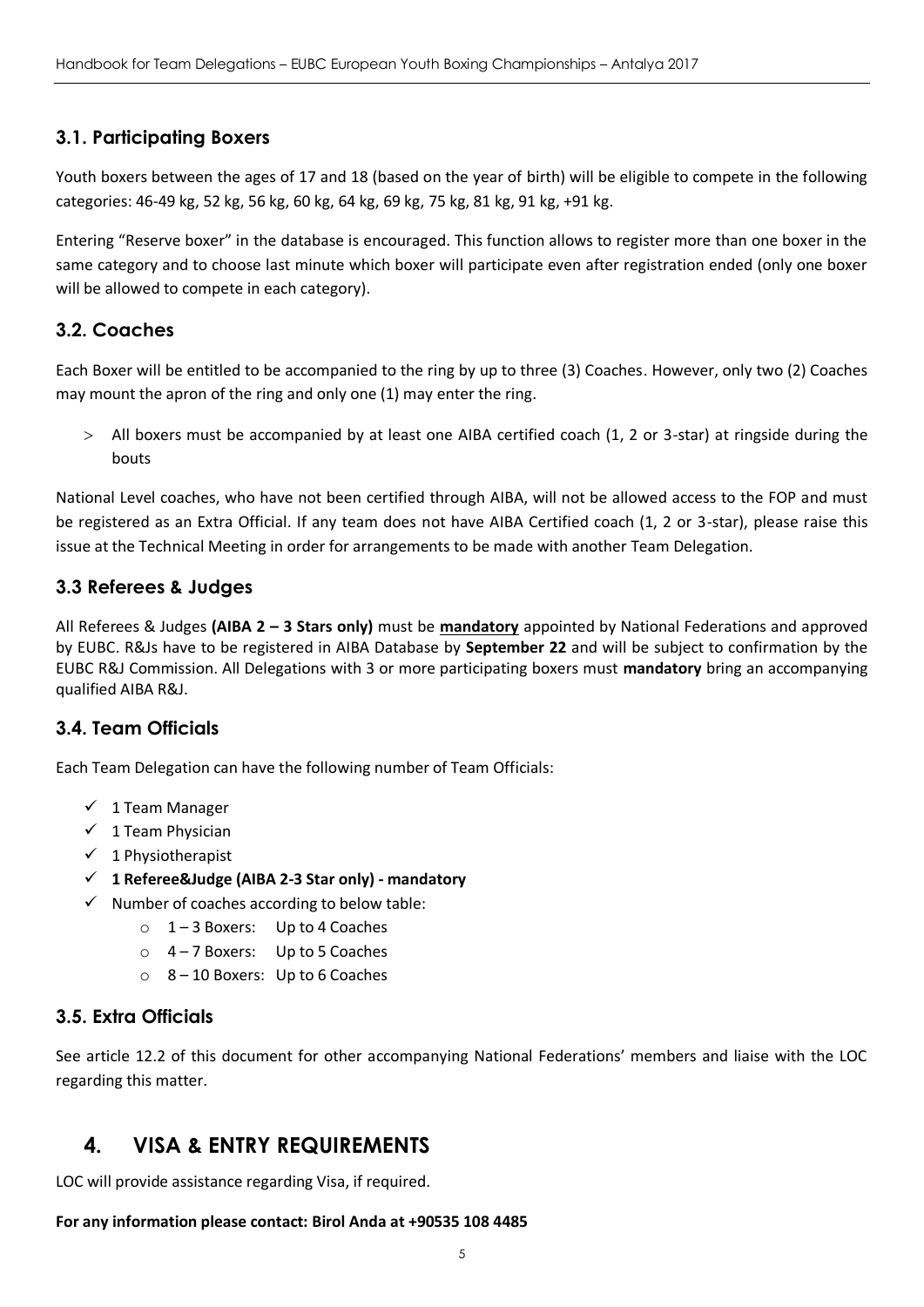# <span id="page-5-0"></span>**5. TRANSPORTATION**

## **5.1. International Transportation**

All flight information related to the Team Delegation must be entered in the AIBA Database during the registration and additionally sent to the LOC at **[turkishboxing@hotmail.com](mailto:turkishboxing@hotmail.com)**. The airport of arrival and departure will be **Antalya**, Turkey (AYT).

Deadline to submit arrival and departure information: September 29 (23:59 GMT)

## **5.2. Local Transportation**

Local transportation will be provided by the organizers to and from the airport, to and from the hotel to the competition venue and the training venue. In case of questions upon arrival at the airport in **Antalya**, please contact **Birol Anda at +90535 108 4485.**

# <span id="page-5-1"></span>**6. COMPETITION & TRAINING VENUES**

## **6.1. Competition Venue**



## **OzkaymakFalez Hotel (\*\*\*\*\*)**

- Name: OzkaymakFalez Hotel
- Address: BahçelievlerMah. Tarık Akıltopu Cad. No: 1 Muratpaşa 07050 Antalya/TÜRKİYE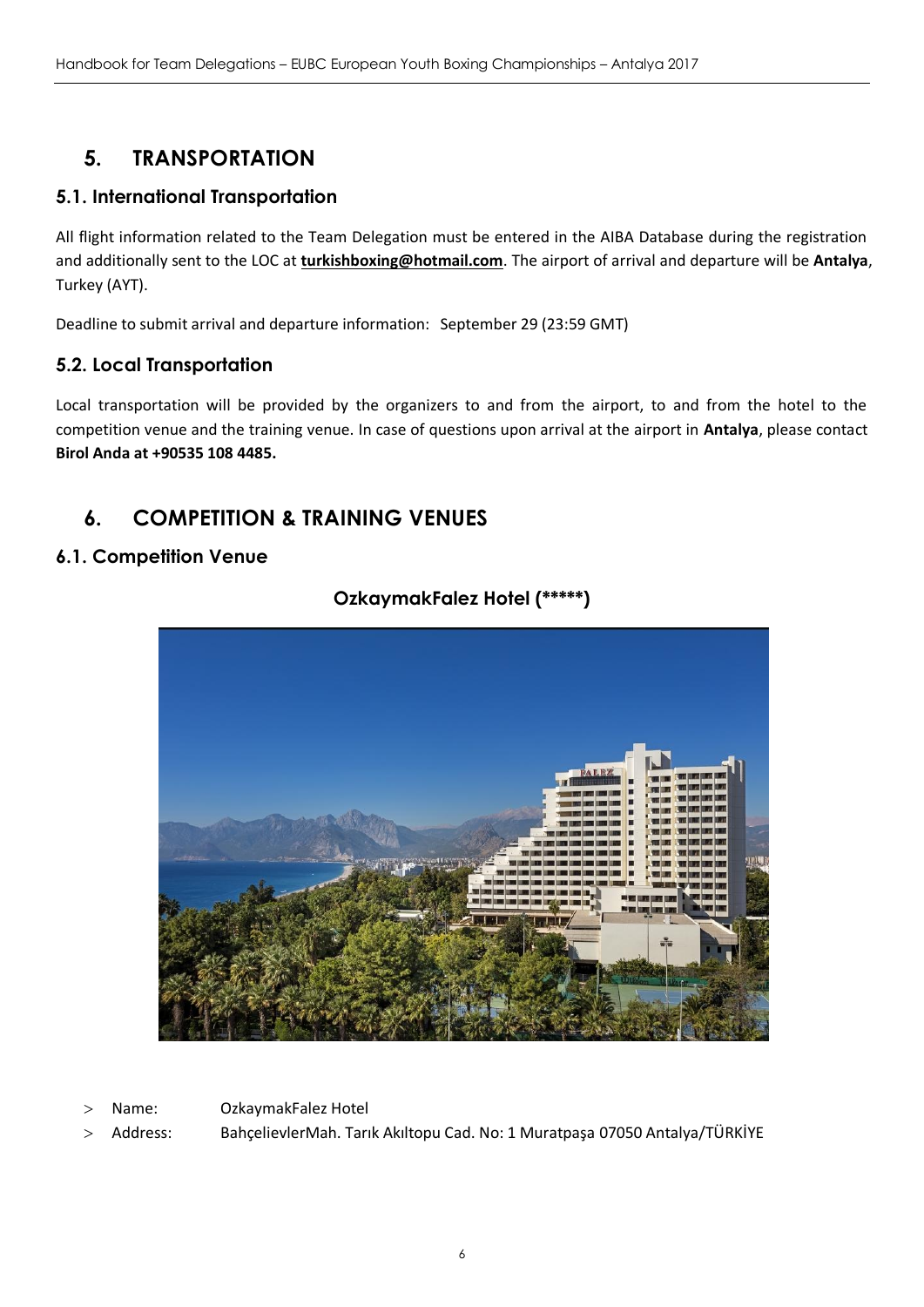## **6.2. Training Venue**

The training Venue will be located in OzkaymakFalez Hotel (As above)

# <span id="page-6-0"></span>**7. ACCOMMODATION**

Allocation of single, twin and triple rooms required for the Team Delegation must be entered in the AIBA Database by September 29, 2017 (23:59 GMT). Additionally, the rooming list must be emailed to the LOC at **[turkishboxing@hotmail.com](mailto:turkishboxing@hotmail.com)** before September 29 (23:59 GMT)

## **7.1. Hotel for Team Delegation**

**Important:** Boxers and Team Officials (as per point 3.4 above) who are timely registered in the AIBA Database will be allowed to stay in these hotels.

#### **Team Delegation Hotel**

- Name: OzkaymakFalez Hotel
- Address: BahçelievlerMah. Tarık Akıltopu Cad. No: 1 Muratpaşa 07050 Antalya/TÜRKİYE
- $>$  Phone Nr:  $+90,242,238,54,54$

Distance to Competition Venue: 0

Included for Team Delegation Hotel:

- $\checkmark$  Separate dining area for EUBC Team Delegations
- $\checkmark$  Parking
- $\checkmark$  TV
- $\checkmark$  Free wi-fi
- $\checkmark$  Free/Discounted Laundry Service

#### **7.2. Room rates**

#### **7.2.1 Room rates for Team Delegations**

Single Occupancy EUR 70 / night / person

Twin Occupancy EUR 60 / night / person

Triple Occupancy EUR 50 / night / person

The room rate will be available during the entire Event Period, as well as for any early arrivals (at LOC discretion), should Teams wish to arrive earlier. Room rate includes full board (3 meals per day).

## **7.2.2 Room rates for Referees & Judges**

Single Occupancy EUR 70 / night / person

Twin Occupancy EUR 60 / night / person

The room rate will be available during the entire Event Period, as well as for any early arrivals (at LOC discretion),should R&Js wish to arrive earlier. Room rate includes full board (3 meals per day).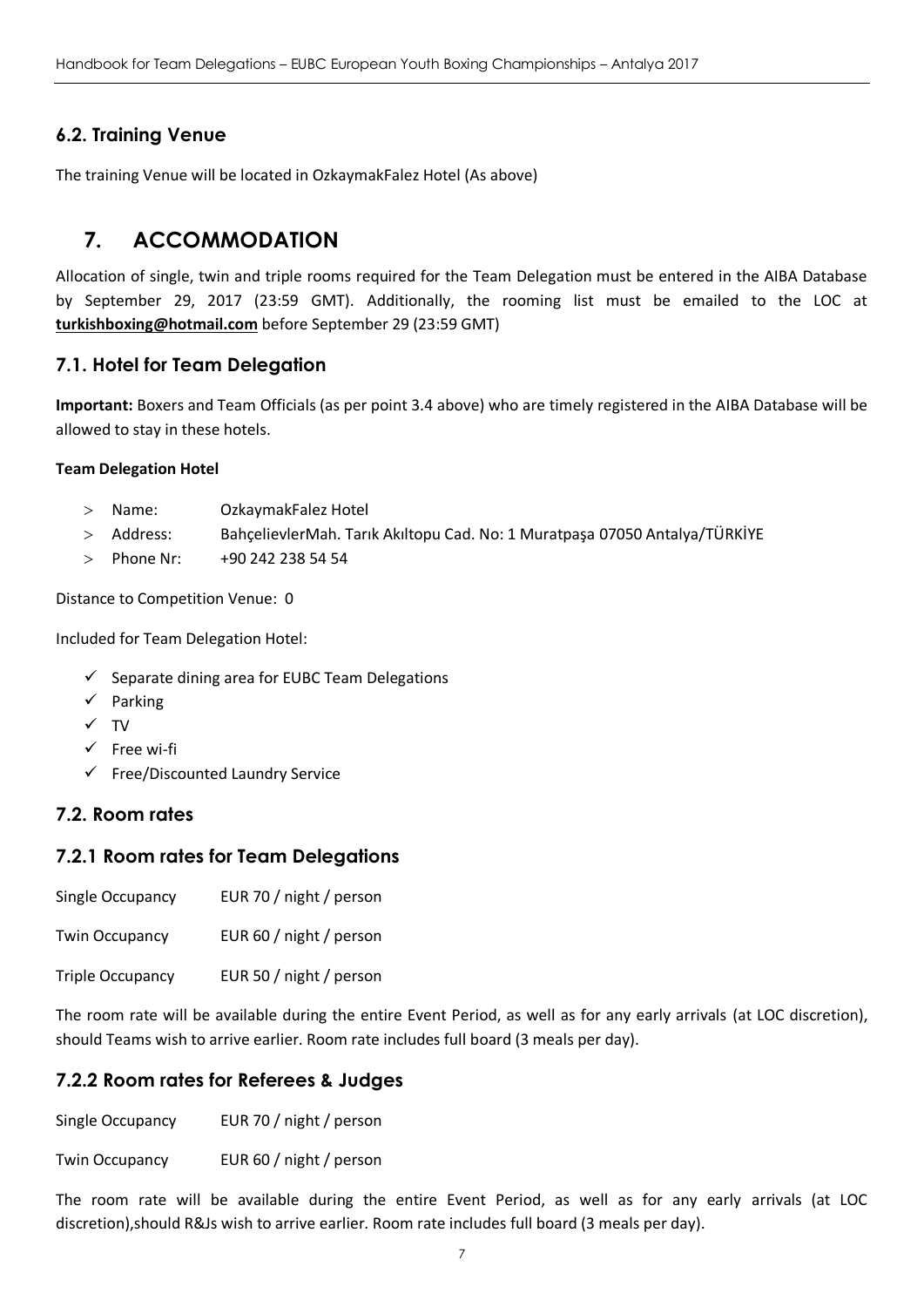## **7.3. Payment conditions**

- All Team Delegations must pay their full room charges as above for the entire Event Period (October 20 29)
- Only on-site payment in CASH will be accepted (LOC will not be able to accept any other form of payment on site)
- Team Delegations will not be able to receive accreditation cards and hotel room keys if the payment is not made in full
- Extra Officials may be allowed to stay at the Team Delegation Hotel(s) by the LOC in coordination with EUBC
- No deposit will be charged upon registration

#### **7.4. Meals**

Three (3) meals per day will be served. The daily menus will be done according to the AIBA Dietary Requirements. The meal hours will be:

Breakfast: 07:00–10:00 Lunch: 12:00 – 14:30 Dinner: 19:00 – 23:00

# <span id="page-7-0"></span>**8. COMPETITION SYSTEM**

The Championships will be run according to AIBA Technical Rules and AOB Competition Rules. The Official Draw will be conducted by Swiss Timing through an electronic draw. Two (2) rings will be used.

# <span id="page-7-1"></span>**9. COMPETITION CALENDAR AND OTHER ACTIVITIES**

Event Period October 20 – 29, 2017

Competition Period: October 21 – 28, 2017

| Event                           | Date, Time                           | <b>Place</b>         |
|---------------------------------|--------------------------------------|----------------------|
| <b>Team Delegation Arrivals</b> | October 20                           |                      |
| <b>Technical Meeting</b>        | October 20 @ 20:00                   | Ozkaymak Falez Hotel |
| General Weigh-In                | October 21 @ 07:00 - 09:00           | Ozkaymak Falez Hotel |
| <b>Official Draw</b>            | October 21 @ 11:00                   | Ozkaymak Falez Hotel |
| <b>Opening Ceremony</b>         | October 21 @ 17:00                   | Ozkaymak Falez Hotel |
| Preliminaries                   | October 21 @ 15:00                   | Ozkaymak Falez Hotel |
|                                 | 22-25 @ 14:00 and evening 18:00      |                      |
| Semi-Finals                     | October 27 @ 14:00 and evening 18:00 | Ozkaymak Falez Hotel |
| <b>Finals</b>                   | October 28 @ 14:00                   | Ozkaymak Falez Hotel |
| <b>Farewell Dinner</b>          | October 28 @ 21:00                   | Ozkaymak Falez Hotel |
| Departures                      | October 29                           |                      |

# <span id="page-7-2"></span>**10. OFFICIAL BOXING EQUIPMENT**

All official boxing equipment for the EUBC European Youth Boxing Championships Antalya 2017 will be provided by AIBA Official Licensee.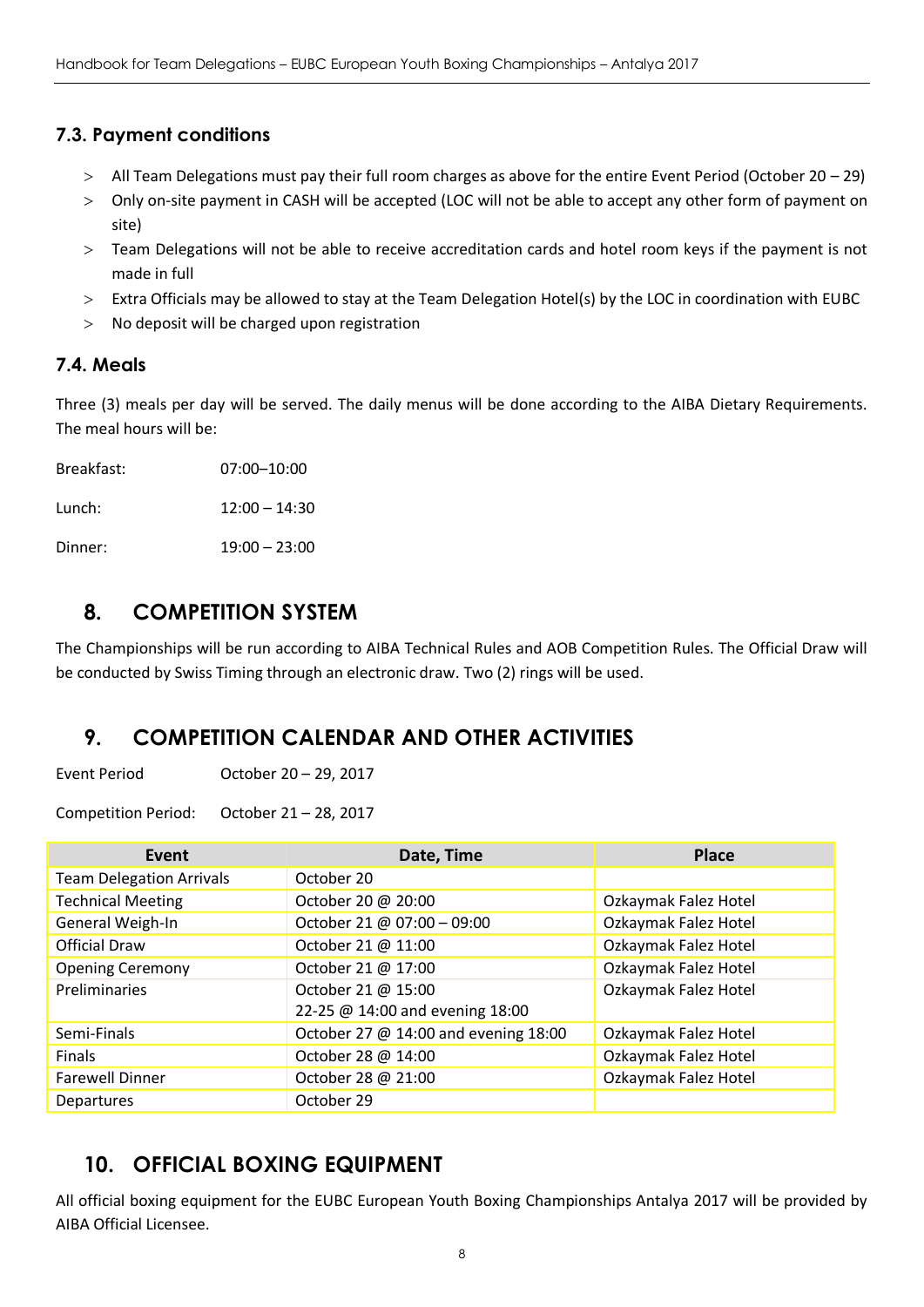# <span id="page-8-0"></span>**11. MEDALS**

EUBC and the Local Organizing Committee will distribute medals for each of the weight categories:

| ✓ | 1st Place: | gold medal (1) |
|---|------------|----------------|
|---|------------|----------------|

- $\checkmark$  2nd Place: silver medal (1)
- $\checkmark$  3rd Place: bronze medal (1)
- $\checkmark$  4th Place: bronze medal (1)

# <span id="page-8-1"></span>**12. ACCREDITATIONS**

## **12.1. For Team Delegations Members**

All Team Delegations' members (as listed in articles 3.1-3.5) who are timely registered for the event through the AIBA Database within the deadline will receive their accreditations on site after the accommodation payment has been approved by the LOC.

## **12.2. For Accompanying National Federations Members (Extra Officials)**

Each National Federation has the possibility to request up to six (6) additional accreditations for its internal needs and VIPs, by completing the accreditation request form (in the annex) and sending it back to eubc.office@gmail.com and **[turkishboxing@hotmail.com](mailto:turkishboxing@hotmail.com)** no later than October 17 (23:59 GMT).

# <span id="page-8-2"></span>**13. TECHNICAL VIDEO RECORDING**

Each National federation will be allowed to record the bout of their boxers with up to one camera per ring. Specific location in the stands will be reserved to this technical area. Recordings are for technical purposes only and not for public broadcasting, social media included. The access to the technical video recording area will be conditioned to the signature of a disclaimer as provided by EUBC. The team manager of each National federation must submit a signed copy of such disclaimer at the Technical Meeting.

# <span id="page-8-3"></span>**14. INSURANCE**

All participants are requested to get their own travel and medical insurance as the LOC will provide liability insurance for all participants only at the Competition Venue.

# <span id="page-8-4"></span>**15. MEDICAL CARE**

The LOC will provide medical care and first-aid during the entire Event Period to any participant who suffers from a sports injury contracted during the Championships.